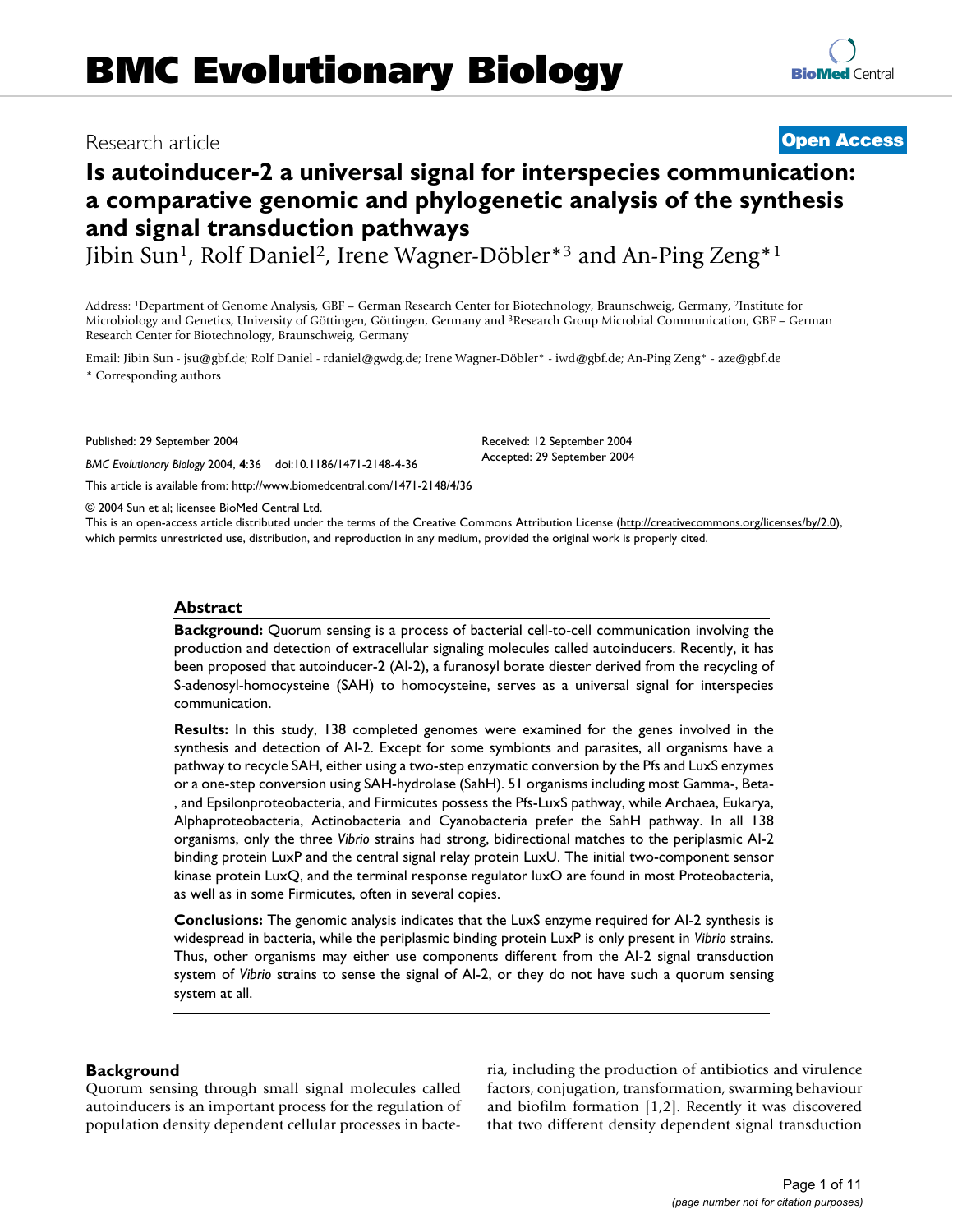

#### Figure 1

Enzymes involved in the detoxification of SAH and synthesis of AI-2 and AI-3. Abbreviations: SAM, S-adenosyl-methionine; SAH, S-adenosyl-homocysteine; SRH, S-ribosyl-homocysteine; DPD, 4,5-dihydroxyl-2,3-pentanedione; Pro-AI-2, Ai-2 precursor; AI-2, autoinducer 2; AI-3, autoinducer 3. The numbers in brackets show the numbers of analyzed organisms that have that enzyme (reciprocal best hit).

cascades are present in *Vibrio* which converge to trigger luminescence in *V. harveyi* [3] and expression of virulence factors in *V. cholerae* [4,5]. Two chemically different autoinducers are involved in this regulation. While autoinducer-1 is an acylated homoserine lactone (AHL) (N-butanoyl-homoserine lactone) in *V. harveyi*, the structure of autoinducer-2 (AI-2) has been determined in a complex with the sensor protein LuxP [6] and shown to be a furanosyl-borate-diester. It is synthesized in two enzymatic steps (by the Pfs enzyme and the LuxS enzyme) from S-adenosyl-homocysteine (SAH), resulting in 4,5 dihydroxy 2,3 pentanedione (DPD) which undergoes spontaneous cyclization and is then complexed with borate to form AI-2 (Fig. 1).

The LuxS enzyme responsible for the last enzymatic step of AI-2 synthesis is present in a wide phylogenetic range of bacterial genera and AI-2 produced by heterologous

organisms triggers luminescence in the *V. harveyi* reporter strains [7,8]. Thus it was hypothesized that AI-2 might be a universal signal molecule. In addition, a large fraction of *E. coli* genes is transcribed differently with culture supernatants containing AI-2 compared to culture supernatants from luxS- mutants [9,10]. Recently it could be shown that the expression of important genes of the virulence islands in *E. coli* serotype O157:H7 (EHEC) is controlled by a LuxS dependent molecule, which was later shown to be not AI-2 but AI-3 whose structure is not known yet and which does not activate the *V. harveyi* bioreporter strain [11]. It is also produced by the gut microflora. Moreover, the host hormone epinephrine activates virulence gene transcription through the same signalling pathway as AI-3, resulting in cross-talk between host and bacterium [11].

Knock-out mutants for luxS have been investigated for modifications of infectious phenotypes in some of the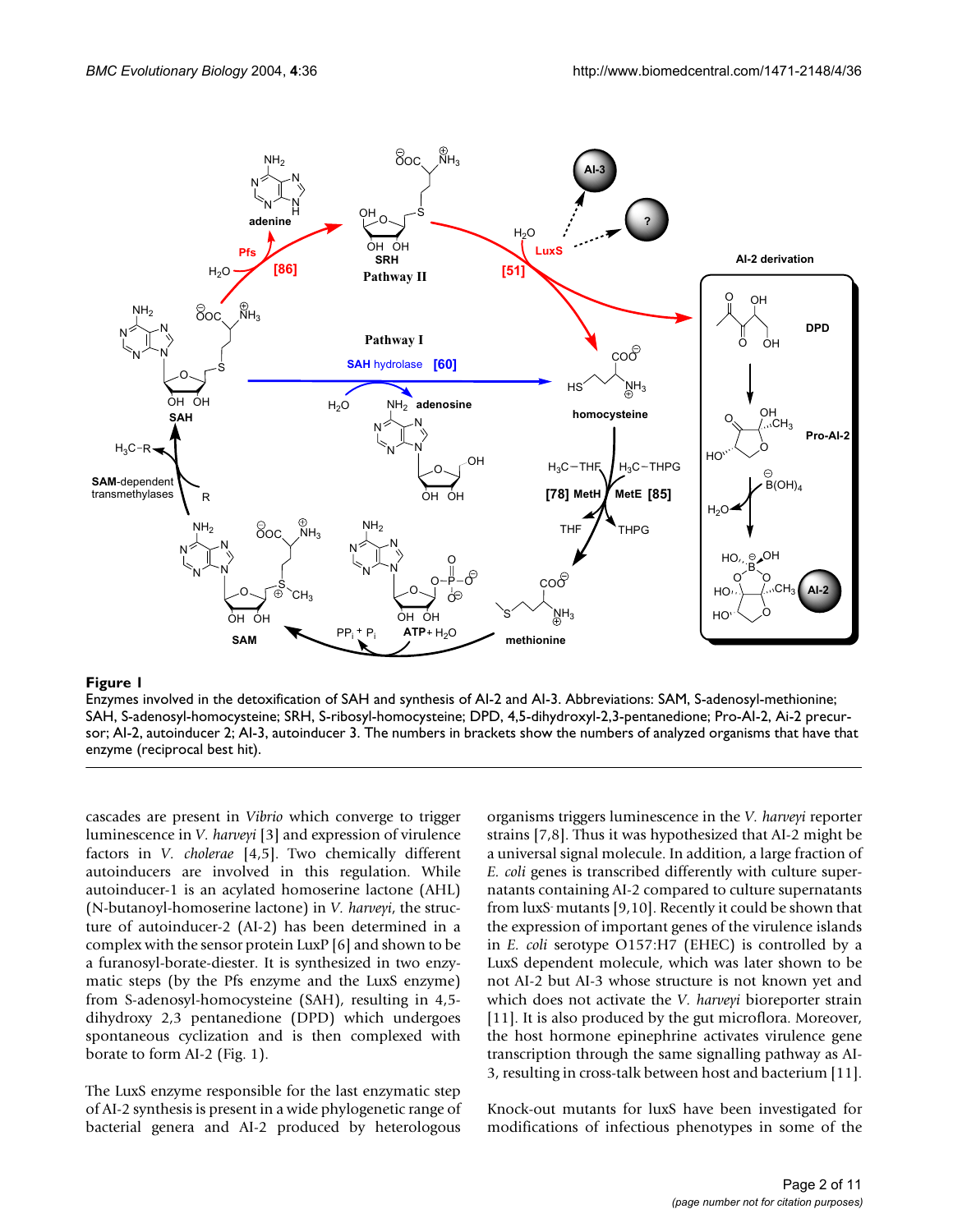

# Figure 2

Genes involved in the signalling cascade for detection of AI-2 in *Vibrio*. Abbreviations: OM outer membrane; IM inner membrane; H histidine; D aspartate; HTH helix turn helix motif; sRNA small regulatory RNAs; Hfq chaperone protein. Numbers indicate analyzed organisms that have an orthologous gene for that protein using a reciprocal best hit search strategy, numbers in brackets indicate the number of analysed organisms having a similar gene based on standard blast search.

currently sequenced pathogens. In *V. cholerae* [4,5], *Streptococcus pyogenes* [12,13], *Streptococcus pneumoniae* [14], *Neisseeria meningitidis* [15] and *Clostridiuim perfringens* [16] luxS- mutants showed severe defects in the expression of virulence factors. In some other pathogens luxSmutants showed none or very subtle changes in virulence related traits (e.g. *Borrelia burgdorferi*, [17]; *Porphyromonas gingivalis*, [18]; *Shigella flexneri*, [19]). In *Salmonella typhimurium* AI-2 controls the expression of an ABC transporter which is responsible for the back transport of AI-2 into the cell, presumably to conserve metabolic energy or to interfere with quorum sensing mechanisms of the gut microflora [20].

The signal detection system for AI-2 from *Vibrio* strains is well experimentally proven [4] (Fig. 2). In *V. harveyi* it is composed of a soluble periplasmic AI-2 binding protein LuxP, and a phosphorelay cascade resulting in density dependent activation of the lux operon (Fig. 2). The first step in this cascade is formed by the hybrid sensor kinase LuxQ, which contains both a N-terminal periplasmic membrane bound sensory domain and a C-terminal intracellular response regulator domain [21]. The signal is then transferred to the phosphorelay protein LuxU [22]. This phosphotransferase receives phosphorylation signals both from LuxQ and from LuxN, the parallel, homoserine lactone based quorum sensing circuit of *Vibrio* strains. It phosporylates the final response regulator, LuxO, which belongs to a large, highly conserved family of sigma54 dependent transcriptional regulators. LuxO has three conserved domains, e.g. the response regulator domain, the sigma54 activation domain, and a HTH (helix turn helix) motif for direct DNA binding [23]. At low cell density and

in the absence of autoinducers, LuxQ autophosphorylates. The signal is transferred from its conserved aspartate residue to the histidine residue of LuxU, which phorphorylates the aspartate residue of the response regulator LuxO. In its phosphorylated (activated) form, and together with sigma54, LuxO activates the expression of small regulatory RNAs (sRNAs). The complexes of these sRNAs and the sRNA chaperone protein Hfq destabilize the mRNA of the quorum-sensing master regulator LuxR, resulting in the indirect repression of the lux operon transcription [24]. At high cell density, AI-2 present in the periplasmic space binds to the protein LuxP, which converts LuxQ from kinase to phosphatase. This reverses the flow of phosphate through the pathway, from LuxO to LuxU and then to LuxQ. In this case, sRNAs are not expressed. Without destabilization of the sRNA-Hfq complex, LuxR is translated and consequentially the transcription of the Lux operon is switched on.

The LuxS enzyme responsible for the last enzymatic step of AI-2 synthesis has at the same time an important function in the activated methyl cycle of the cell, since it is necessary for recycling of the toxic intermediate SAH [25]. Two pathways are known to be able to degrade and recycle SAH (Fig. 1). One pathway is composed of two successive enzymatic reactions catalysed by LuxS and Pfs. This pathway produces adenine, homocysteine and DPD which can be complexed with borate and converted to AI-2 by two non-enzymatic spontaneous reactions. The other pathway contains only one enzymatic step catalysed by SAH hydrolase (SahH) and produces adenosine and homocysteine. There is no AI-2 production through this pathway. Homocysteine can be further recycled to methionine by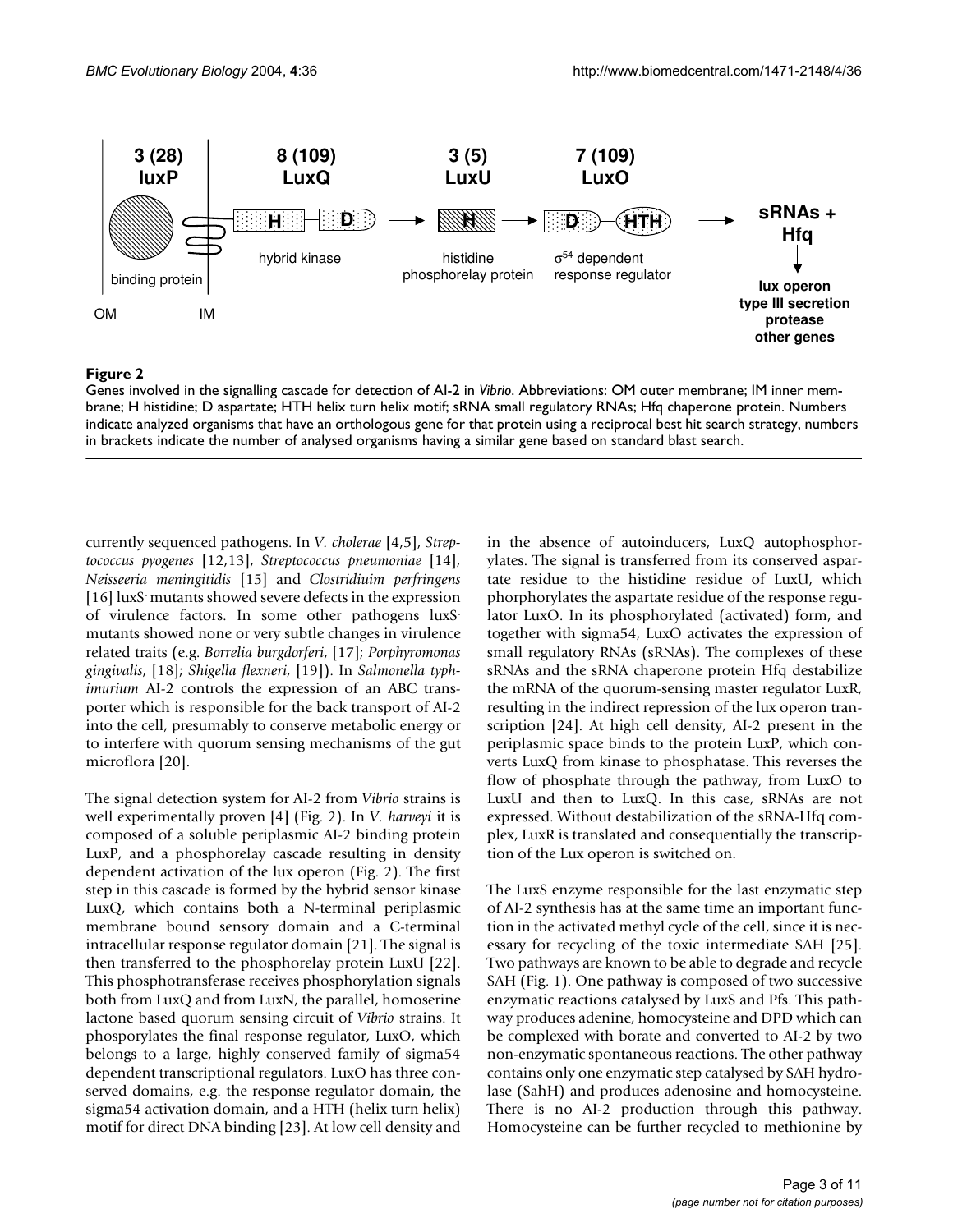MetE or MetH and then activated to SAM by SAM synthetase.

Despite intensive research on AI-2 in the last years the available data do in many cases not allow to clearly separate the metabolic function of the LuxS gene product from its possible signalling activity in interspecies communication. Winzer and his colleagues [25,26] analysed the available genomes (by April 2003) for the presence of LuxS and related genes and critically reviewed the available experimental data with respect to the potential signalling function of AI-2. The emphases of these studies were on the genes pfs, luxS and sahH. A large-scale and more detailed comparative genomic analysis of other genes involved in the AI-2 related metabolic and signal transduction pathways is missing. Therefore, we present here a comprehensive investigation of the phylogenetic distribution of all the genes involved in the synthesis of AI-2, the detoxification of SAH, as well as the signalling cascade necessary for the detection of AI-2 by analysing 138 completely sequenced genomes from the KEGG database [42] and the EMBL database [43]. While LuxS is the enzyme necessary for AI-2 production, it is not required for AI-2 signal transduction. Theoretically, an organism may not be able to produce AI-2 but have the ability to detect the presence of coexisting or competing bacterial species by sensing the environmental concentration of AI-2. This is the case in *Pseudomonas aeruginosa* [27]. Therefore, not only the LuxS-containing organisms but also all other sequenced genomes have been analysed for the existence of the AI-2 signal transduction cascade.

# **Results**

# *Metabolic pathways involved in SAH degradation and recycling*

*SahH and Pfs/LuxS are alternative pathways for recycling of SAH* The distribution of the orthologs of the proteins involved in AI-2 production, SAH degradation and recycling, and AI-2 signalling is listed in Supplementary Table s1 and s2 [additional file 1 and 2]. As shown in Supplementary Table s1 [additional file 1], 80% of the 138 completely sequenced genomes have at least one pathway to degrade SAH. 51 organisms have only the two-step pathway using Pfs and LuxS, while 60 have only the one-step pathway using SahH (Fig. 1). The remaining one-fifth having neither pathway mainly belong to symbionts, intracellular parasites, Mollicutes or Chlamydiates. They probably rely on their host to recycle the toxic intermediate. With the exception of *Bifidobacterium longum* NCCC2705 and *Escherichia blattae*, no organism has both the sahH and luxS gene. Interestingly, each organism has only a single copy of the highly conserved luxS gene. These results are consistent with the studies of Winzer and his colleagues [26].

#### *Phylogenetic distribution of SAH detoxification pathways*

The presence of either a one-step or a two-step detoxification pathway for SAH follows a phylogenetic pattern. Eukarya and Archaea use exclusively the one-step pathway to degrade SAH, while Bacteria use either the one-step or the two-step pathway depending on their phylogenetic position (Fig. [3](#page-4-0)). The two-step Pfs/LuxS pathway is consistenly present in all Firmicutes and absent in Actinobacteria (with the exception of *Bifidobacterium longum*). Within the Proteobacteria, Alphaproteobacteria clearly use the one-step detoxification pathway, while there is a dividing line going across the Betaproteobacteria and the Gammaproteobacteria. For the Betaproteobacteria, the pathogen *Neisseria meningitidis* uses the two step pathway, while *Ralstonia solanacearum* and *Nitrosomonas europaea* use the one-step pathway. With the exception of the Xanthomonadales and Pseudomonadales, all Gammaproteobacteria presently sequenced use the Pfs/LuxS pathway.

Only one or two representatives have been sequenced from other microbial phyla, so it is premature to generalize these findings. However, presently the Pfs/LuxS pathway has been found in *Borrelia burgdorferi* (Spirochaetes) and *Deinococcus radiodurans* R1 (Deinococcus-Thermus), while the organisms from other sequenced phyla (Chlorobia, Bacteroidetes, Aquificae, Thermotogae) use the SahH pathway. The second sequenced strain from the phylum Spirochates, *Leptospira interrogans*, uses the SahH pathway. These results are also consistent with the analysis of Winzer et al. [26].

Exploring the ERGO database [44] containing approximately 400 genomes, of which appr. 200 are microbial genomes, resulted in a consistent conclusion on the distribution pattern of SAH hydrolase or Pfs/LuxS degradation pathways (data not shown).

# *Phylogeny of LuxS*

The sequences of LuxS orthologs were aligned and a phylogenetic tree was built from the alignment. There are clearly three bigger branches in the phylogenetic tree (Fig. 4). The first contains most Gram negatives, i.e. Gammaand Betaproteobacteria. The second brach is comprised mainly of Lactobacillales, but contains some other groups as well. Interestingly, the LuxS ortholog from *Bifidobacterium longum*, which is the only species of Actinobacteria having LuxS, and which at the same time has the SahH pathway for recycling of SAH, is most closely related to that of the phylogenetically only distantly related *Lactobacillus plantarum.* Both bacteria share the same habitat, being commensals of the healthy human gut. There would have been ample opportunities for *B. longum* to acquire luxS by horizontal gene transfer from *Lactobacillus*. The Lactobacillus branch also contains a small subcluster with luxS from *Borrelia burgdorferi*, a Spirochete, which is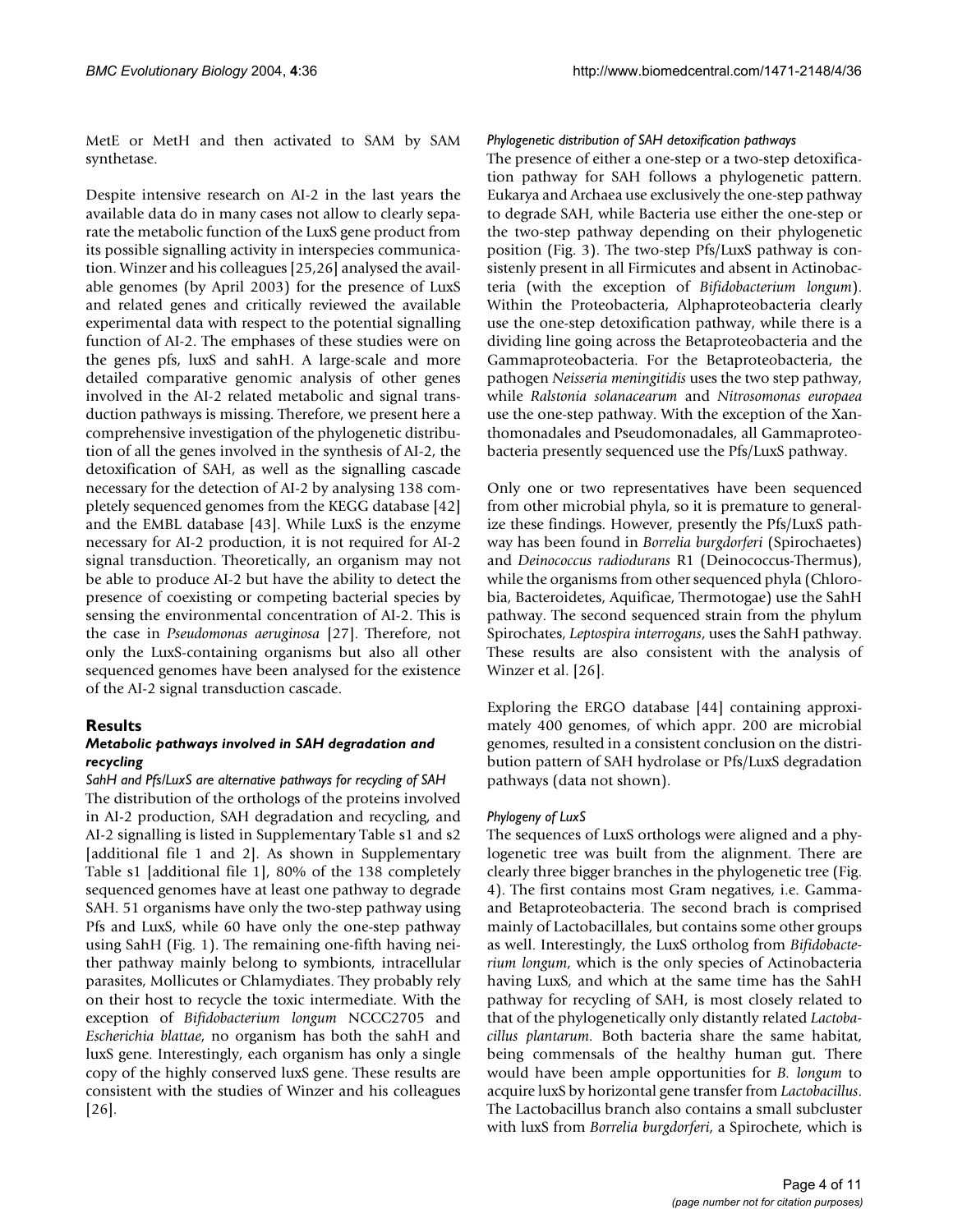<span id="page-4-0"></span>

Distribution of one-step (red) and two-step (green) detoxification pathways of SAH within the three domains of life. All sequences shown in the tree could be found in the ARB database (ssujun02.arb), hence were already aligned, and for the desired presentation were all transferred to the rudimentary tree (tree\_demo) by the ARB function "quick add by parsimony". After marking all species (sequences) of interest only these were kept by removing all unmarked species with an integrated ARB function. This leaves the original topology of the tree intact while eliminating all species and branches which are unnecessary for the demonstration of the phylogenetic distribution of sequences of prime interest. Phyla are numbered from 1 to 13. 1 Gammaproteobacteria; 2 Betaproteobacteria; 3 Alphaproteobacteria; 4 Epsilonproteobacteria; 5 Spirochaetes; 6 Chlorobia; 7 Bacteroidetes; 8 Cyanobacteria; 9 Actinobacteria; 10 Firmicutes; 11 Deinococcus-Thermus; 12 Thermotogae; 13 Aquificae. Numbers in brackets indicate sequenced genomes analysed. Shaded phyla are mixed, having organisms with the SahH pathway and organisms with the Pfs/LuxS pathway. Boxed strains have both LuxS and SahH.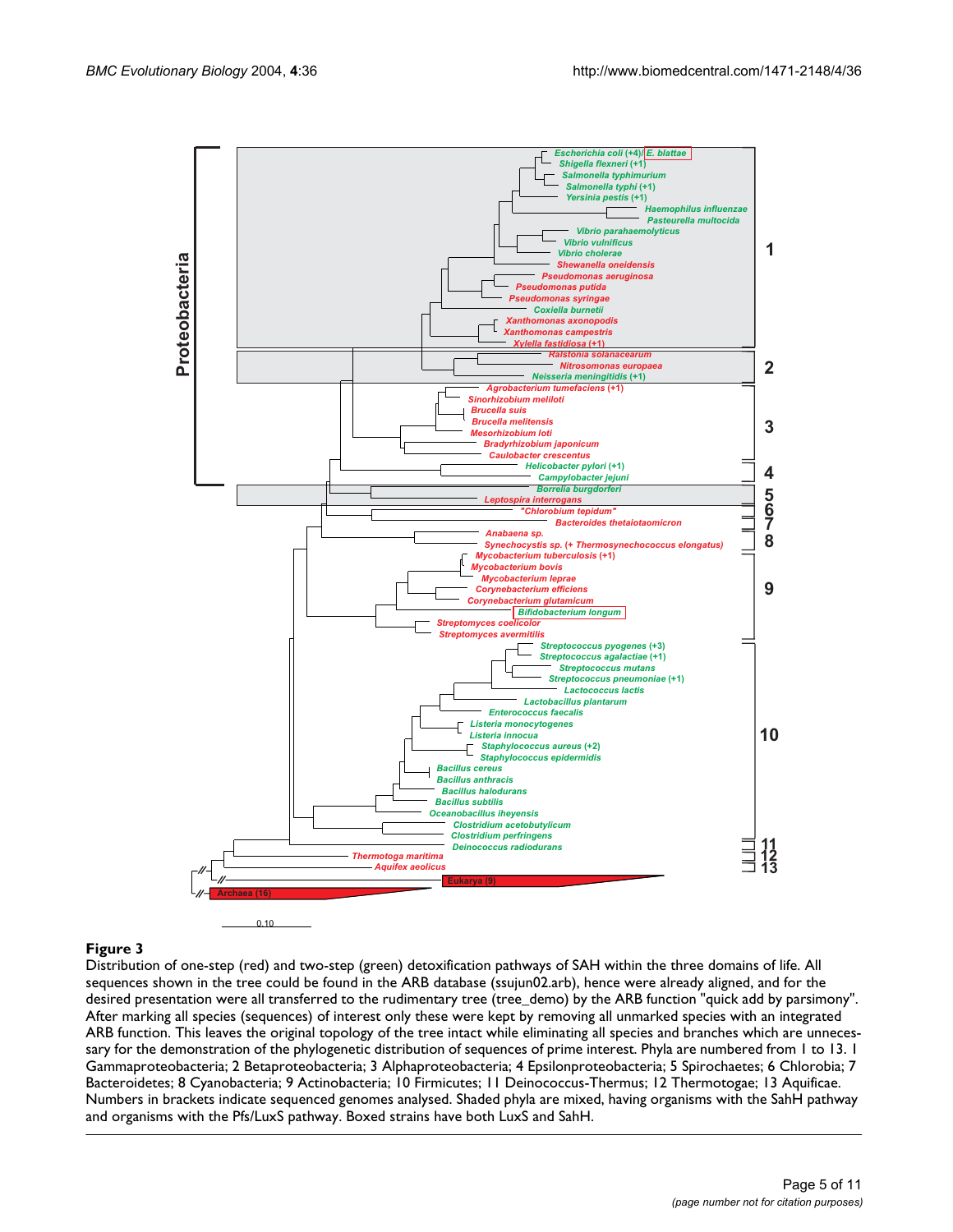

# Phylogenetic tree of LuxS proteins from the completely se **Figure 4** quenced genomes (138; July 2003) in the KEGG genome database

Phylogenetic tree of LuxS proteins from the completely sequenced genomes (138; July 2003) in the KEGG genome database. The tree was constructed using the neighbour-joining (NJ) method after alignment of orthologous genes by means of Vector NTI Advance (InforMax, United States).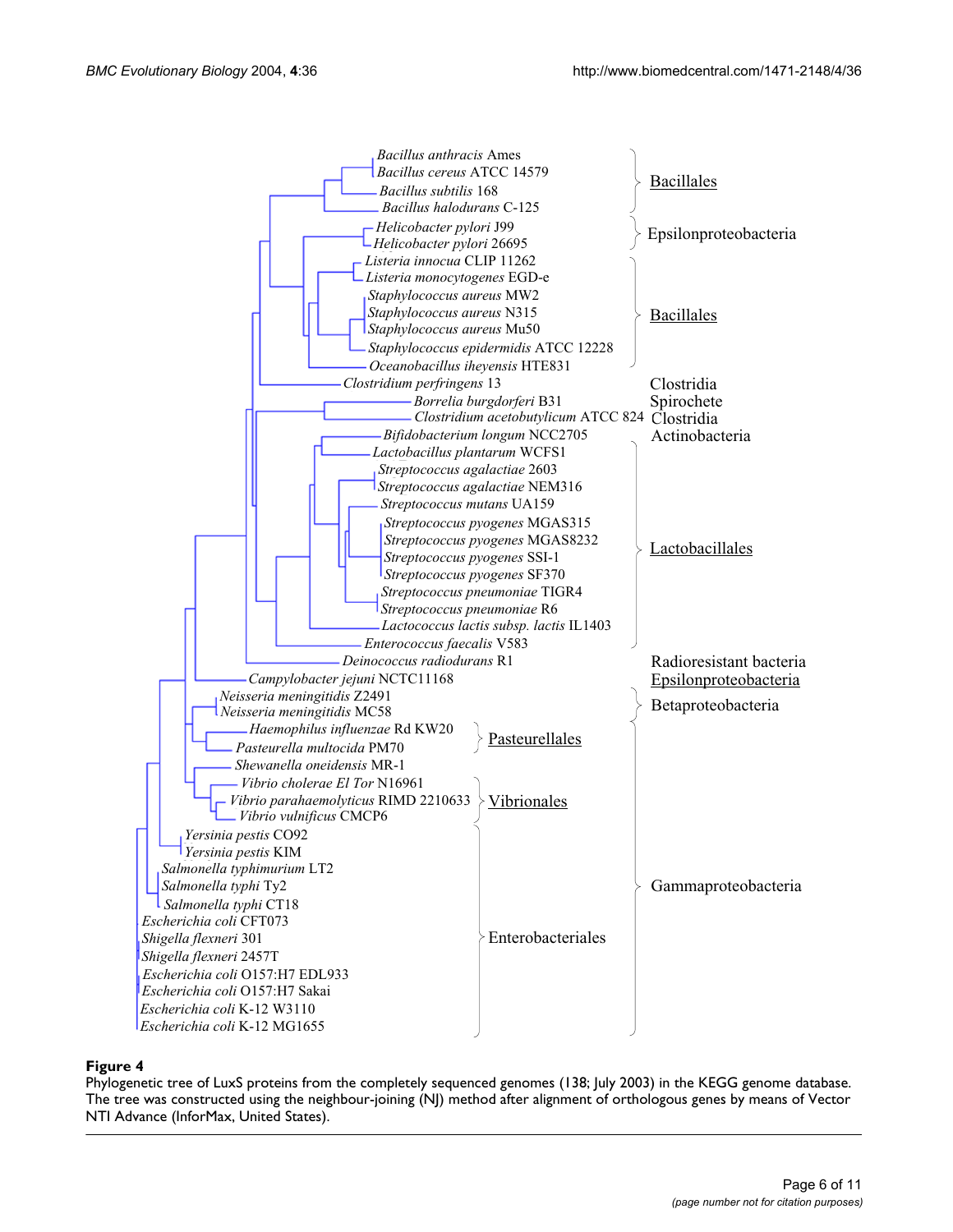most similar to luxS from *Clostridium acetobutylicum*. The third branch is dominated by Bacillales. Interestingly, it also includes two of three sequenced Epsilonproteobacteria, namely two strains of *Helicobacter pylori*. However, the closely related *Campylobacter jejuni* forms a separate, deeply branching lineage. These data confirm those of Lerat & Moran [28]. Small differences can be attributed to the treeing methods used, e.g. the position of *Campylobacter jejuni* luxS and the fact that γ-Proteobacterial LuxS genes were monophyletic in our analysis, but comprised two different branches in their tree. In addition, we included luxS sequences from *Enterococcus faecalis* and *Deinococcus radiodurans*. The robustness of the tree topology is caused by the high degree of conservation of luxS and strongly supports the resulting conclusions regarding gene transfer for some species.

#### *Transformation of homocysteine to methionine*

To complete the metabolic cycle of SAH, the common product homocysteine of the two degradative pathways is converted to methionine by a homocysteine methyltransferase (MetE, 5-methyltetrahydropteroyltriglutamate– homocysteine methyltransferase or MetH, 5-methyltetrahydrofolate–homocysteine methyltransferase), then to SAM by SAM synthetase (MetK). SAH is one of the products of SAM-dependent transmethylases. The distribution of MetE, MetH and MetK was analysed in a similar way to LuxS (Supplementary Table s1 [additional file 1]). As a general rule, bacteria that have one of the two pathways to degrade SAH are also able to recycle homocysteine to methionine and to synthesize SAM. This conclusion again supports the importance of the degradation and recycling of SAH. As the only few exceptions, the strains *Helicobacter pylori*, *Streptococcus pyogenes* and *Enterococcus faecalis* lack MetE/MetH but have MetK. The overview of such enzymes in Eukarya and Archaea is more complicated probably because of their incomplete identification by searching homologues to proteins with known functions or because of the existence of other unknown pathways or enzymes in these organisms.

# *Signal transduction pathway of AI-2*

#### *Reciprocal best hit strategy*

The reciprocal best-hit orthologs of the signal transduction cascade (LuxP, LuxQ, LuxU and LuxO) from *Vibrio* for the sequenced genomes are listed in Supplementary Table s1 and s2 [additional file 1 and 2]. Unlike the broad distribution of LuxS, the orthologs of the AI-2 binding protein LuxP and the regulator LuxU were found exclusively in *Vibrio* strains. And only *Vibrio* strains have both the orthologs for the hybrid sensor kinase LuxQ and the two component response regulator LuxO. In addition, five other orthologs of LuxQ were found using the reciprocal best hit strategy, namely in *Brucella melitensis*, *Brucella suis*, *Streptococcus agalactiae* (two different strains), and in *Methanosarcina mazei*. For the two component response regulator LuxO, four additional orthologs were found in *Bradyrhizobium japonicum*, *Listeria monocytogenes*, *Lactobacillus plantarum* and *Thermotoga maritima*. Given the complexity of the proteins involved and the limited number of sequences presently available, it is not possible to draw consistent conclusions from this finding at this point.

#### *Unidirectional best hit search*

However, if not the reciprocal best-hit strategy but the unidirectional best-hit search was applied, 28 organisms were found to have homologues to LuxP. The LuxP homologues of 25 of these organisms were more similar to Dribose binding proteins of *Vibrio* strains than to the AI-2 binding protein LuxP. We reconstructed the 3D models of LuxP proteins from different *Vibrio* strains by applying the method of SwissModel. All these LuxP proteins have similar 3D structures as expected from the high similarity of their sequences (data not shown). The three-dimensional structure of LuxP is very similar to that of D-ribose-binding proteins [6]. Because of the structural similarity between the ligands (AI-2 and D-ribose), and the structural similarity between the binding proteins, the question has to remain open whether the detected LuxPhomologues in the non-*Vibrio* organisms are actually functional AI-2 binding proteins.

104 organisms were found to have homologues both for the hybrid sensor kinase LuxQ, and the two-component response regulator LuxO. Most organisms had several homologous genes for these two-component systems, so that altogether 315 genes were found for LuxQ and 340 for LuxO. This was caused by the fact that several domains of the sensor and regulator components of signal transduction systems are highly conserved. We were not able to identify the unique binding domain from the sensor protein LuxQ specific for the detection of the AI-2 signal.

# **Discussion**

#### *Reciprocal or unidirectional best hit*

The reciprocal best hit strategy of sequence similarity comparisons was used here to distinguish orthologous from paralogous genes. Orthologs are genes in different species that evolved from a common ancestral gene by speciation. Paralogs are genes originating from duplication events within a genome. Orthologs tend to retain the same function in the course of evolution, whereas paralogs often evolve new functions [29]. The reciprocal best hit strategy is known to be a better method than the unidirectional best hit method to distinguish orthologs from paralogs [29]. Here, this was especially significant for the identification of components of the AI-2 signal transduction system. The number of identified orthologs for LuxO and LuxQ decreases from over 300 down to 7 and 8 by applying the reciprocal best hit strategy. The resulting orthologs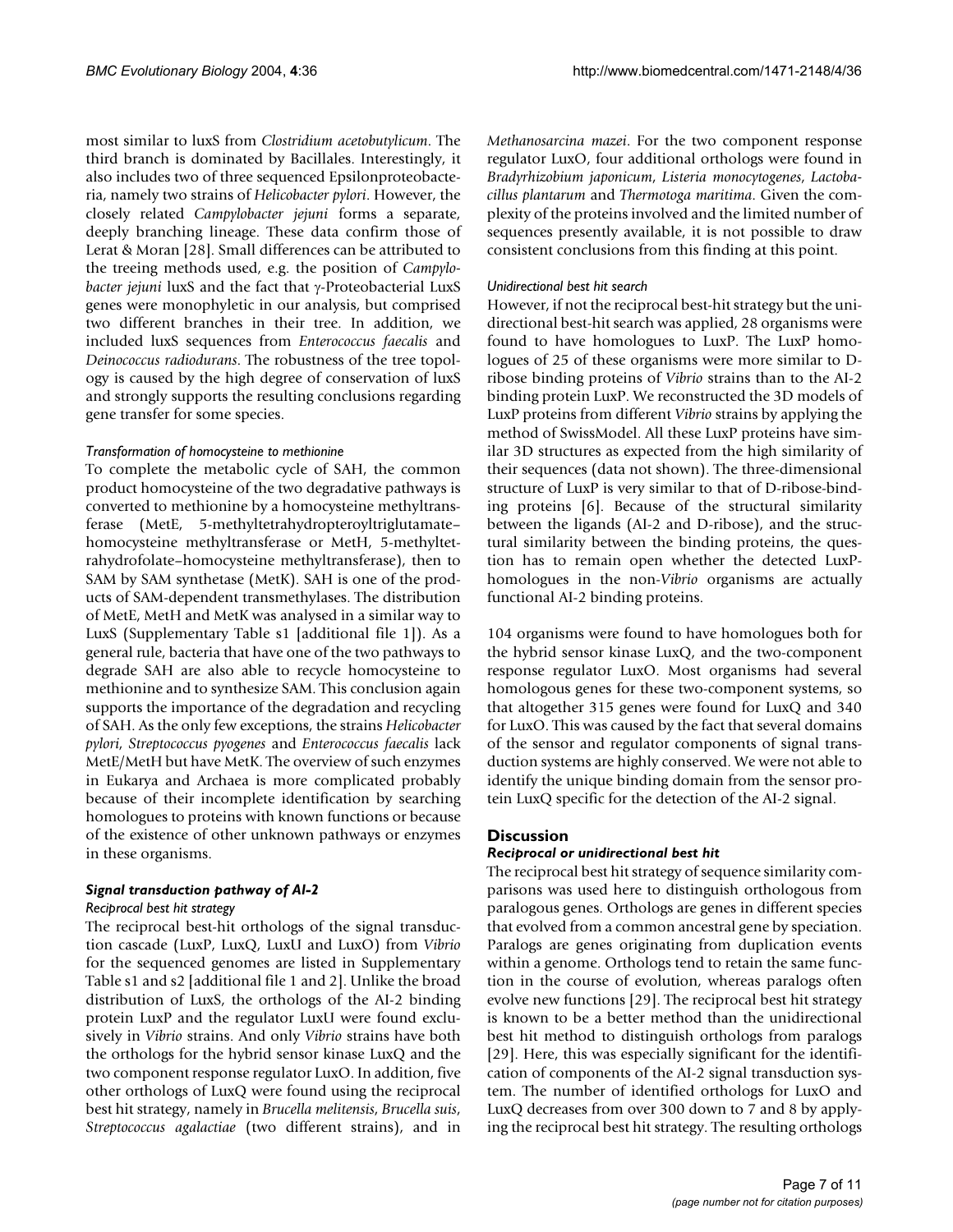for LuxO and LuxQ are close to the number of identified LuxP and LuxU, confirming that the reciprocal best hit strategy significantly filtered out the potential paralogs.

However, it should be noted that in most cases the functions of these paralogs are not experimentally characterized and cannot be deduced by bioinformatics methods. Because of the high conservation among these regulatory components, it is hard to exclude the possibility that some of them may serve as alternative sensors for detecting the AI-2. On the other hand, the unidirectional best hits for the studied metabolic enzymes were basically the same as the reciprocal best hits, suggesting that the metabolic enzymes for the activated methyl cycle were seldom duplicated during the course of evolution.

# *Distribution of LuxS*

The presence of either of two possible SAH degradation pathways in most living cells indicates their importance in the central cell metabolism. Both Archaea and Eukarya use exclusively a one-step detoxification pathway for SAH, indicating that this may be the ancient type of metabolism. The distribution of the two-step Pfs/LuxS pathway for detoxification of SAH within the domain Bacteria appears to be phylogenetically conserved. Since the currently sequenced genomes are biased towards pathogens, it remains to be seen if a similar phylogenetic pattern will also be found in non pathogenic bacteria from soils, sediments and marine environments. Previous studies [25,26] came to similar conclusions with respect to the presence of luxS. Our data strengthen the phylogenetic aspect of this distribution.

Interestingly, a unique species from the genomes in the KEGG database, namely *Bifidobacterium longum* NCC2705, possesses both pathways. This species is a key commensal of the healthy human gastrointestinal tract and vagina. The double pathways may be helpful to recycle and use methionine more economically or to accomplish its dependence on  $H_2S$  or methanethiol for methionine biosynthesis [30]. Another non-pathogenic species, *Escherichia blattae*, was also identified to have both pathways (Göttingen Genomics Laboratory, unpublished). However, their physiological roles in this species have still to be clarified.

The phylogenetic tree of LuxS does not in all cases correspond to the 16S rRNA based microbial phylogeny. Thus, horizontal gene transfer might have resulted in the acquisition of LuxS genes e.g. in *Bifidobacterium longum, Helicobacter pylori*, *Clostridium acetobutylicum* and *Borrelia burgdorferi*, with the insect or mammalian gut serving as a melting pot of species.

# *Production of AI-2*

In most of the microbial genera other than *Vibrio* spp. having a LuxS enzyme the production of AI-2 has been demonstrated using the *Vibrio harveyi* reporter strain BB170 (reviewed by Winzer et al. [26]; otherwise citation is given); e.g. for *Actinobacillus actinomycetemcomitans*, *Bacillus anthracis* [31]; *Borrelia burgdorferi*, *Campylobacter jejuni*, *Clostridium perfringens*, *Escherichia coli*, *Helicobacter pylori*, *Lactobacillus* [32], *Neisseria meningitides*, *Porphyromonas gingivalis*, *Proteus mirabilis*, *Salmonella typhimurium*, *Shigella flexneri*, *Staphylococcus* [27], *Streptococcus*, Pasteurellaceae, periodontal pathogens [33] and rumen bacteria [34]. However, only in *V. harveyi* BB170 it was clearly shown that the active compound was a furanosyl-borate-diester. In *E. coli* serotype O157, Sperandino et al. [11,35-38], showed that the transcription of essential virulence factors coded on the LEE genomic island was triggered by an as yet unknown compound termed autoinducer-3 (AI-3) which depends on the presence of the luxS gene and did not elicit luminescence in *V. harveyi* BB170. Thus, purification of culture supernatants used for detecting AI-2 activity would be required to show that the active fraction is indeed a furanosyl-borate-diester. Conversely, the "real" universal signal might be a different, presently unknown compound produced by a different cyclization product of DPD or by an enzymatic step downstream of LuxS.

# *Detection of AI-2*

Our data clearly show that the signal transduction cascade for AI-2 is restricted to *Vibrio* species. This is consistent with the results of experimental studies published so far. No alternative signal transduction cascade for AI-2 has been experimentally identified in any of the strains studied, with the exception of *Salmonella typhimurium* [20,39]. Thus, there is no proof that these organisms actually respond to AI-2 in a quorum sensing related manner. However, the large diversity of two-component systems present in these organisms, for which in many cases the specific signals are not known, makes it quite possible that one of them might be devoted to the detection of AI-2 or another LuxS dependent compound. In *Salmonella typhimurium*, an ABC transporter with high homology to ribose transporters, which is however not homologous to LuxP, has been identified whose expression requires the presence of AI-2 and whose function is to transport it back into the cell [20,39]. No AI-2 induced genes other than this transporter have been found, indicating that in this organism AI-2 may not serve as a quorum sensing signal or the appropriate cultivation conditions for the expression of its activity were not met. Orthologs of the *S. typhimurium* lsr genes were found in most Enterobacteriales, as well as in *Sinorhizobium meliloti* and some *Bacillus* sp. (see Supplementary Table s3 [additional file 3]).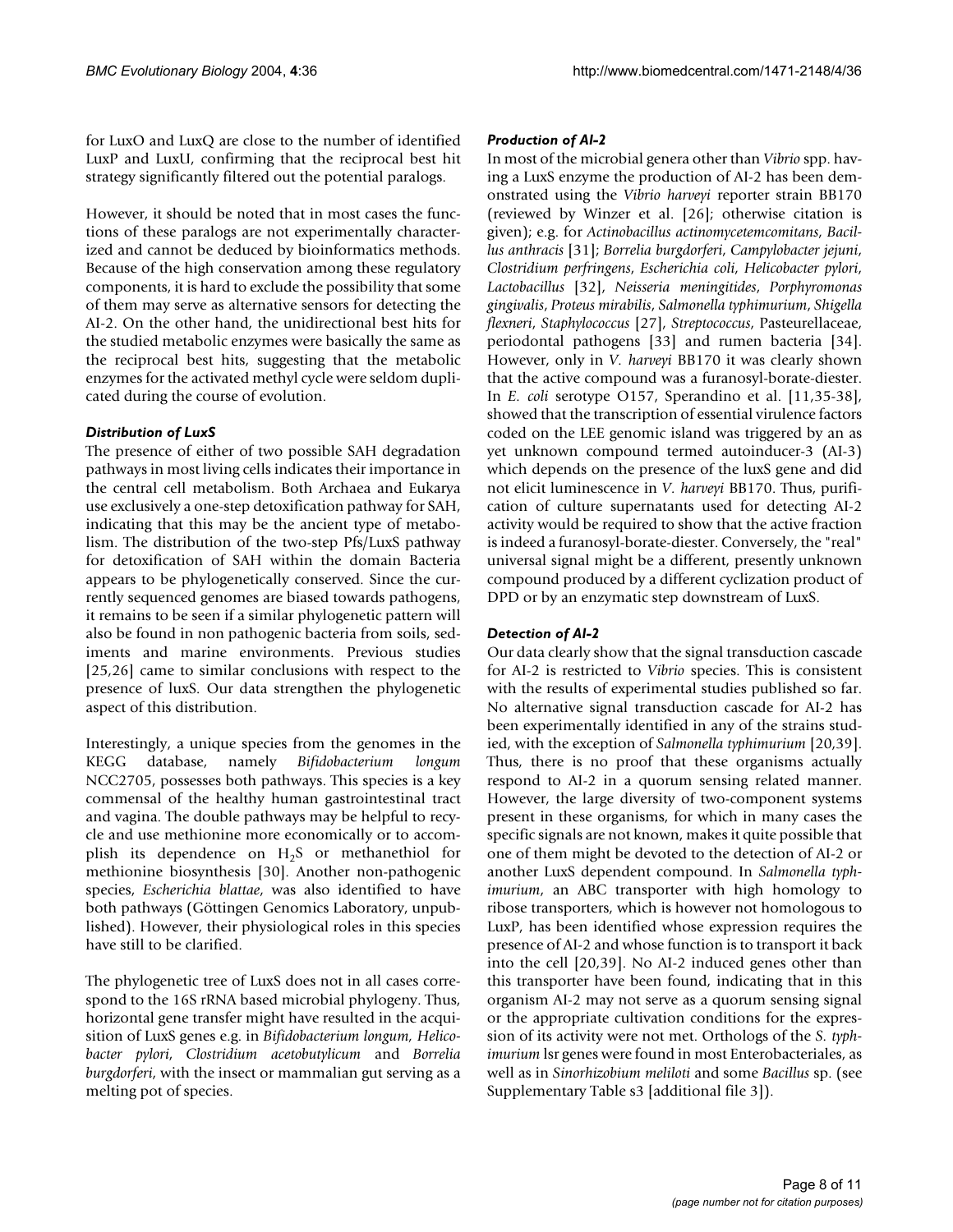However, if AI-2 is indeed a universal signal molecule, it may be useful for bacteria to detect it even if they do not produce it themselves. This was shown to be actually the case in *Pseudomonas aeruginosa*, which does not contain the luxS gene [27]. Here, the promoters of 21 well characterized virulence associated genes were cloned into promoterless *luxCDABE* reporter plasmids and light induction was tested in the presence of AI-2 synthesized enzymatically from SAH or by co-culture with a luxS containing clinical isolate of *Streptotoccus* sp. (strain CF004). The fact that six of these virulence gene promoters were upregulated both by AI-2 and coculture with CF004 suggests a specific effect of AI-2 on the transcription of virulence associated genes in *Pseudomonas aeruginosa*, although the signalling cascade within the cell is presently unknown.

# **Conclusions**

The presence of luxS in many phylogenetic groups within the domain Bacteria indicates that these bacteria, while recycling SAH in a two-step enzymatic process, at the same time produce a compound able to stimulate luminescence in a *V. harveyi* reporter strain which is most probably a furanosyl-borate-diester. The detection cascade, if any, for this compound in the producing organisms must be different from that in *Vibrio* strains and is presently not known. The diversity of physiological effects observed in luxS- mutants can either be interpreted as the result of a defect in a global quorum sensing regulatory mechanism, which may also be caused by a LuxS dependend compound other than AI-2, or as the result of a defect in the central methyl cycle of the cell. Thus, although there are intriguing indications for a LuxS dependent universal signal molecule in Bacteria, direct proof regarding the chemical nature of the compound and its signalling mechanism in non *Vibrio* organisms is presently missing.

# **Methods**

# *Databases*

The protein sequences of 138 sequenced genomes were downloaded from KEGG (Status June 2003) and reformatted as local blast databases. The non-redundant protein database of NCBI (nr) [45] and the KEGG Sequence Similarity Database (SSDB) [46] were explored through their online services.

# *Preparation of the queries*

To achieve a more complete finding of the proteins functionally similar to the proteins related to either the metabolic pathway (LuxS, Pfs, SahH) or the signal transduction pathway (LuxP, LuxO, LuxQ, LuxU) of autoinducter-2, the NCBI protein database was at first searched with the relevant functional terms such as "AI-2 production" or "LuxS". A phylogenic tree was constructed based on the alignment of the relevant matches by using the component AlignX of the bioinformatic software suite "Vector NTI Advance"

(InforMax, United States). From each branch of the tree, one protein (mainly the protein of which the function was manually curated, for example, by SWISSPROT) was selected. All of them were put together into a file as a blast query to represent a function. It is not necessary for the members of this function to be similar to each other in sequence level. This facilitates the finding of evolutionarily far-related proteins by blast search. The protein sequences of MetK, MetE and MetH from *E. coli* K12 and LsrR, -A, -B, -C, -D, -E, -F and G from *Salmonella typhimurium* [39] were used alone as query.

# *Blast search*

The queries were used to search for their respective orthologs from the local KEGG genome databases by applying the reciprocal best hit strategy [40] with a blastp cutoff E-value 1E-4. In the reciprocal best hit strategy, protein i from genome A is orthologous to protein j from genome B only under the conditions that j is the best hit when i is queried in database B and reciprocally i is also the best hit when j is queried in database A [40]. A Visual Basic script was programmed to realize this strategy automatically. All identified orthologs were submitted for further analysis. The NCBI non-redundant protein database nr was searched using the normal onedirection blastp with a cutoff E-value 1E-4. The hits were manually checked to confirm that they had the same functional annotation as the query.

# *Phylogenetic tree construction*

The phylogenetic tree for the orthologs was built with the neighbour-joining (NJ) method [41] using Vector NTI Advance (InforMax, United States) after the sequences had been aligned.

# **Authors' contributions**

JS conducted the data mining work and contributed to writing the manuscript. RD cooperated with the access to the ERGO database. IWD initiated the study, contributed to the concept and drafted the manuscript. APZ supervised the study and contributed to writing the manuscript. All authors read and approved the final manuscript.

# **Additional material**

# **Additional File 1**

*Supplementary Table s1. Presence of AI-2 synthesis and detection genes in 138 completed genomes of the KEGG database (July 2003). Abbreviations: luxS, AI-2 synthetase/SRH cleavage enzyme; pfs, SAH-nucleosidase enzyme; sahH, SAH hydrolase; metH and metH, methionine synthetase; metK SAM synthetase; luxP, AI-2 binding protein; luxQ, membrane bound hybrid sensor kinase; luxU, histidine phosphorelay protein ; luxO response regulator. See Fig. 1 for further information on the synthesis pathway and Fig. 2 for the phosporelay detection cascade. Organisms shaded violet contain neither luxS nor sahH.* Click here for file

[\[http://www.biomedcentral.com/content/supplementary/1471-](http://www.biomedcentral.com/content/supplementary/1471-2148-4-36-S1.doc) 2148-4-36-S1.doc]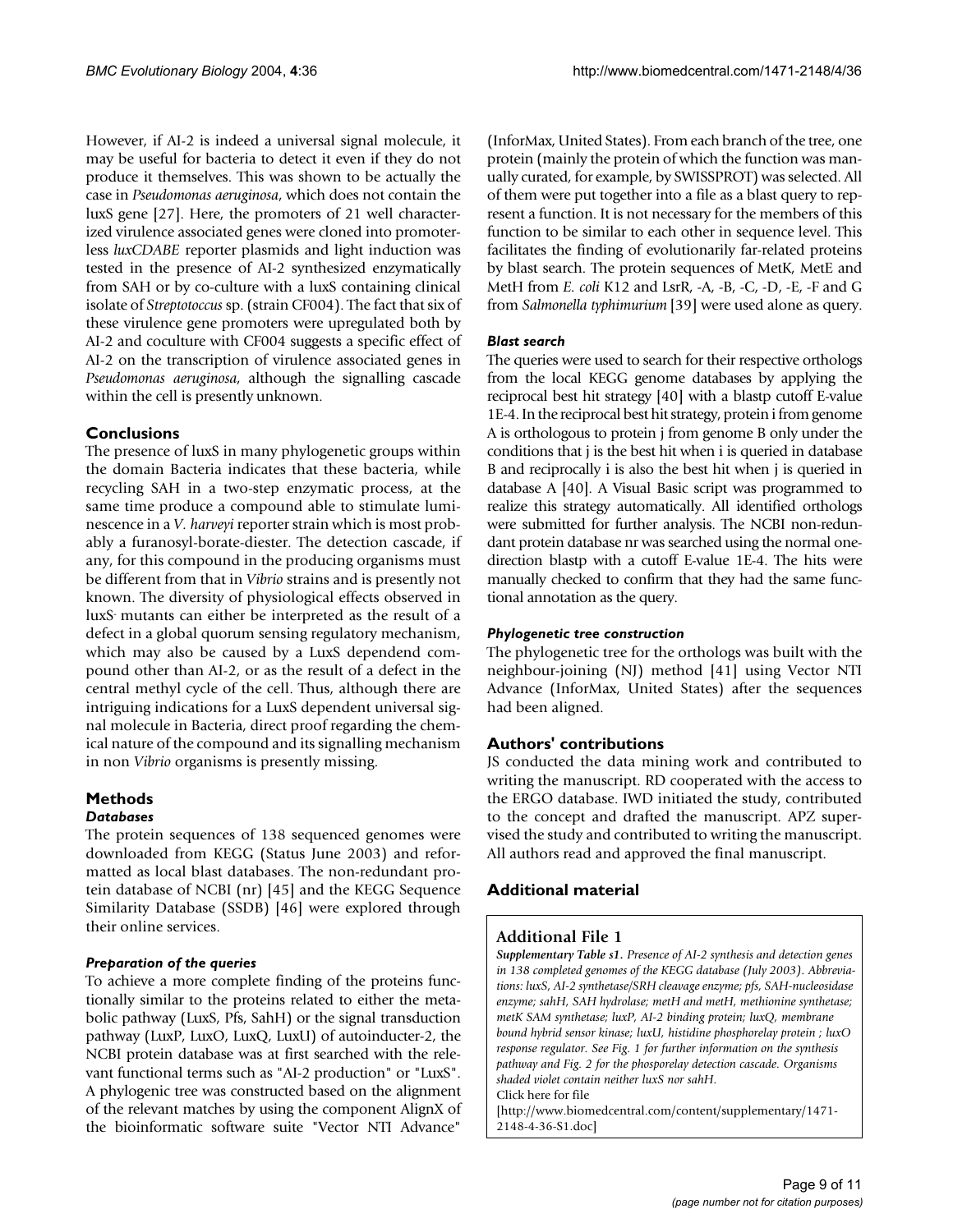#### **Additional File 2**

*Supplementary Table s2. The accession numbers of the genes in Supplementary Table s1. Abbreviations as in Supplementary Table s1.* Click here for file

[\[http://www.biomedcentral.com/content/supplementary/1471-](http://www.biomedcentral.com/content/supplementary/1471-2148-4-36-S2.xls) 2148-4-36-S2.xls]

# **Additional File 3**

*Supplementary Table s3. Presence of the* Salmonella lsr *gene homologs in the completed genomes of the KEGG database (July 2003). Abbreviations as in Supplementary Table s1. X denotes bi-directional hits, ? denotes unidirectional hits.*

Click here for file

[\[http://www.biomedcentral.com/content/supplementary/1471-](http://www.biomedcentral.com/content/supplementary/1471-2148-4-36-S3.xls) 2148-4-36-S3.xls]

#### **Acknowledgements**

Roland Weller is gratefully acknowledged for making Fig. [3](#page-4-0).

#### **References**

- 1. Fuqua WC, Winans SC, Greenberg EP: **[Quorum sensing in bacte](http://www.ncbi.nlm.nih.gov/entrez/query.fcgi?cmd=Retrieve&db=PubMed&dopt=Abstract&list_uids=8288518)[ria: the LuxR-LuxI family of cell density-responsive transcrip](http://www.ncbi.nlm.nih.gov/entrez/query.fcgi?cmd=Retrieve&db=PubMed&dopt=Abstract&list_uids=8288518)[tional regulators.](http://www.ncbi.nlm.nih.gov/entrez/query.fcgi?cmd=Retrieve&db=PubMed&dopt=Abstract&list_uids=8288518)** *J Bacteriol* 1994, **176:**269-275.
- 2. Whitehead NA, Barnard AM, Slater H, Simpson NJ, Salmond GP: **[Quorum-sensing in Gram-negative bacteria.](http://www.ncbi.nlm.nih.gov/entrez/query.fcgi?cmd=Retrieve&db=PubMed&dopt=Abstract&list_uids=11524130)** *FEMS Microbiol Rev* 2001, **25:**365-404.
- 3. Mok KC, Wingreen NS, Bassler BL: **[Vibrio harveyi quorum sens](http://www.ncbi.nlm.nih.gov/entrez/query.fcgi?cmd=Retrieve&db=PubMed&dopt=Abstract&list_uids=12574123)[ing: a coincidence detector for two autoinducers controls](http://www.ncbi.nlm.nih.gov/entrez/query.fcgi?cmd=Retrieve&db=PubMed&dopt=Abstract&list_uids=12574123) [gene expression.](http://www.ncbi.nlm.nih.gov/entrez/query.fcgi?cmd=Retrieve&db=PubMed&dopt=Abstract&list_uids=12574123)** *EMBO J* 2003, **22:**870-881.
- 4. Miller MB, Skorupski K, Lenz DH, Taylor RK, Bassler BL: **[Parallel](http://www.ncbi.nlm.nih.gov/entrez/query.fcgi?cmd=Retrieve&db=PubMed&dopt=Abstract&list_uids=12176318) [quorum sensing systems converge to regulate virulence in](http://www.ncbi.nlm.nih.gov/entrez/query.fcgi?cmd=Retrieve&db=PubMed&dopt=Abstract&list_uids=12176318) [Vibrio cholerae.](http://www.ncbi.nlm.nih.gov/entrez/query.fcgi?cmd=Retrieve&db=PubMed&dopt=Abstract&list_uids=12176318)** *Cell* 2002, **110:**303-314.
- 5. Zhu J, Miller MB, Vance RE, Dziejman M, Bassler BL, Mekalanos JJ: **[Quorum-sensing regulators control virulence gene expres](http://www.ncbi.nlm.nih.gov/entrez/query.fcgi?cmd=Retrieve&db=PubMed&dopt=Abstract&list_uids=11854465)[sion in Vibrio cholerae.](http://www.ncbi.nlm.nih.gov/entrez/query.fcgi?cmd=Retrieve&db=PubMed&dopt=Abstract&list_uids=11854465)** *Proc Natl Acad Sci U S A* 2002, **99:**3129-3134.
- 6. Chen X, Schauder S, Potier N, Van Dorsselaer A, Pelczer I, Bassler BL, Hughson FM: **[Structural identification of a bacterial quo](http://www.ncbi.nlm.nih.gov/entrez/query.fcgi?cmd=Retrieve&db=PubMed&dopt=Abstract&list_uids=11823863)[rum-sensing signal containing boron.](http://www.ncbi.nlm.nih.gov/entrez/query.fcgi?cmd=Retrieve&db=PubMed&dopt=Abstract&list_uids=11823863)** *Nature* 2002, **415:**545-549.
- 7. Bassler BL, Greenberg EP, Stevens AM: **[Cross-species induction of](http://www.ncbi.nlm.nih.gov/entrez/query.fcgi?cmd=Retrieve&db=PubMed&dopt=Abstract&list_uids=9190823) [luminescence in the quorum-sensing bacterium Vibrio](http://www.ncbi.nlm.nih.gov/entrez/query.fcgi?cmd=Retrieve&db=PubMed&dopt=Abstract&list_uids=9190823) [harveyi.](http://www.ncbi.nlm.nih.gov/entrez/query.fcgi?cmd=Retrieve&db=PubMed&dopt=Abstract&list_uids=9190823)** *J Bacteriol* 1997, **179:**4043-4045.
- 8. Surette MG, Miller MB, Bassler BL: **[Quorum sensing in](http://www.ncbi.nlm.nih.gov/entrez/query.fcgi?cmd=Retrieve&db=PubMed&dopt=Abstract&list_uids=9990077) [Escherichia coli, Salmonella typhimurium, and Vibrio har](http://www.ncbi.nlm.nih.gov/entrez/query.fcgi?cmd=Retrieve&db=PubMed&dopt=Abstract&list_uids=9990077)veyi: a new family of genes responsible for autoinducer [production.](http://www.ncbi.nlm.nih.gov/entrez/query.fcgi?cmd=Retrieve&db=PubMed&dopt=Abstract&list_uids=9990077)** *Proc Natl Acad Sci U S A* 1999, **96:**1639-1644.
- 9. DeLisa MP, Wu CF, Wang L, Valdes JJ, Bentley WE: **[DNA microar](http://www.ncbi.nlm.nih.gov/entrez/query.fcgi?cmd=Retrieve&db=PubMed&dopt=Abstract&list_uids=11514505)[ray-based identification of genes controlled by autoinducer](http://www.ncbi.nlm.nih.gov/entrez/query.fcgi?cmd=Retrieve&db=PubMed&dopt=Abstract&list_uids=11514505) [2-stimulated quorum sensing in Escherichia coli.](http://www.ncbi.nlm.nih.gov/entrez/query.fcgi?cmd=Retrieve&db=PubMed&dopt=Abstract&list_uids=11514505)** *J Bacteriol* 2001, **183:**5239-5247.
- 10. DeLisa MP, Valdes JJ, Bentley WE: **[Mapping stress-induced](http://www.ncbi.nlm.nih.gov/entrez/query.fcgi?cmd=Retrieve&db=PubMed&dopt=Abstract&list_uids=11292813) [changes in autoinducer AI-2 production in chemostat-culti](http://www.ncbi.nlm.nih.gov/entrez/query.fcgi?cmd=Retrieve&db=PubMed&dopt=Abstract&list_uids=11292813)[vated Escherichia coli K-12.](http://www.ncbi.nlm.nih.gov/entrez/query.fcgi?cmd=Retrieve&db=PubMed&dopt=Abstract&list_uids=11292813)** *J Bacteriol* 2001, **183:**2918-2928.
- 11. Sperandio V, Torres AG, Jarvis B, Nataro JP, Kaper JB: **[Bacteria](http://www.ncbi.nlm.nih.gov/entrez/query.fcgi?cmd=Retrieve&db=PubMed&dopt=Abstract&list_uids=12847292)[host communication: the language of hormones.](http://www.ncbi.nlm.nih.gov/entrez/query.fcgi?cmd=Retrieve&db=PubMed&dopt=Abstract&list_uids=12847292)** *Proc Natl Acad Sci U S A* 2003, **100:**8951-8956.
- 12. Lyon WR, Madden JC, Levin JC, Stein JL, Caparon MG: **[Mutation of](http://www.ncbi.nlm.nih.gov/entrez/query.fcgi?cmd=Retrieve&db=PubMed&dopt=Abstract&list_uids=11679074) [luxS affects growth and virulence factor expression in Strep](http://www.ncbi.nlm.nih.gov/entrez/query.fcgi?cmd=Retrieve&db=PubMed&dopt=Abstract&list_uids=11679074)[tococcus pyogenes.](http://www.ncbi.nlm.nih.gov/entrez/query.fcgi?cmd=Retrieve&db=PubMed&dopt=Abstract&list_uids=11679074)** *Mol Microbiol* 2001, **42:**145-157.
- 13. Marouni MJ, Sela S: **[The luxS gene of Streptococcus pyogenes](http://www.ncbi.nlm.nih.gov/entrez/query.fcgi?cmd=Retrieve&db=PubMed&dopt=Abstract&list_uids=14500483) [regulates expression of genes that affect internalization by](http://www.ncbi.nlm.nih.gov/entrez/query.fcgi?cmd=Retrieve&db=PubMed&dopt=Abstract&list_uids=14500483) [epithelial cells.](http://www.ncbi.nlm.nih.gov/entrez/query.fcgi?cmd=Retrieve&db=PubMed&dopt=Abstract&list_uids=14500483)** *Infect Immun* 2003, **71:**5633-5639.
- 14. Stroeher UH, Paton AW, Ogunniyi AD, Paton JC: **[Mutation of luxS](http://www.ncbi.nlm.nih.gov/entrez/query.fcgi?cmd=Retrieve&db=PubMed&dopt=Abstract&list_uids=12761100) [of Streptococcus pneumoniae affects virulence in a mouse](http://www.ncbi.nlm.nih.gov/entrez/query.fcgi?cmd=Retrieve&db=PubMed&dopt=Abstract&list_uids=12761100) [model.](http://www.ncbi.nlm.nih.gov/entrez/query.fcgi?cmd=Retrieve&db=PubMed&dopt=Abstract&list_uids=12761100)** *Infect Immun* 2003, **71:**3206-3212.
- 15. Winzer K, Sun YH, Green A, Delory M, Blackley D, Hardie KR, Baldwin TJ, Tang CM: **[Role of Neisseria meningitidis luxS in cell-to-](http://www.ncbi.nlm.nih.gov/entrez/query.fcgi?cmd=Retrieve&db=PubMed&dopt=Abstract&list_uids=11895997)**

**[cell signaling and bacteremic infection.](http://www.ncbi.nlm.nih.gov/entrez/query.fcgi?cmd=Retrieve&db=PubMed&dopt=Abstract&list_uids=11895997)** *Infect Immun* 2002, **70:**2245-2248.

- 16. Ohtani K, Hayashi H, Shimizu T: **[The luxS gene is involved in cell](http://www.ncbi.nlm.nih.gov/entrez/query.fcgi?cmd=Retrieve&db=PubMed&dopt=Abstract&list_uids=11967077)[cell signalling for toxin production in Clostridium](http://www.ncbi.nlm.nih.gov/entrez/query.fcgi?cmd=Retrieve&db=PubMed&dopt=Abstract&list_uids=11967077) [perfringens.](http://www.ncbi.nlm.nih.gov/entrez/query.fcgi?cmd=Retrieve&db=PubMed&dopt=Abstract&list_uids=11967077)** *Mol Microbiol* 2002, **44:**171-179.
- 17. Hubner A, Revel AT, Nolen DM, Hagman KE, Norgard MV: **[Expres](http://www.ncbi.nlm.nih.gov/entrez/query.fcgi?cmd=Retrieve&db=PubMed&dopt=Abstract&list_uids=12704164)[sion of a luxS gene is not required for Borrelia burgdorferi](http://www.ncbi.nlm.nih.gov/entrez/query.fcgi?cmd=Retrieve&db=PubMed&dopt=Abstract&list_uids=12704164) [infection of mice via needle inoculation.](http://www.ncbi.nlm.nih.gov/entrez/query.fcgi?cmd=Retrieve&db=PubMed&dopt=Abstract&list_uids=12704164)** *Infect Immun* 2003, **71:**2892-2896.
- 18. Burgess NA, Kirke DF, Williams P, Winzer K, Hardie KR, Meyers NL, Aduse-Opoku J, Curtis MA, Camara M: **[LuxS-dependent quorum](http://www.ncbi.nlm.nih.gov/entrez/query.fcgi?cmd=Retrieve&db=PubMed&dopt=Abstract&list_uids=11882711) sensing in Porphyromonas gingivalis modulates protease [and haemagglutinin activities but is not essential for](http://www.ncbi.nlm.nih.gov/entrez/query.fcgi?cmd=Retrieve&db=PubMed&dopt=Abstract&list_uids=11882711) [virulence.](http://www.ncbi.nlm.nih.gov/entrez/query.fcgi?cmd=Retrieve&db=PubMed&dopt=Abstract&list_uids=11882711)** *Microbiology* 2002, **148:**763-772.
- 19. Day WA Jr, Maurelli AT: **[Shigella flexneri LuxS quorum-sensing](http://www.ncbi.nlm.nih.gov/entrez/query.fcgi?cmd=Retrieve&db=PubMed&dopt=Abstract&list_uids=11119484) [system modulates virB expression but is not essential for](http://www.ncbi.nlm.nih.gov/entrez/query.fcgi?cmd=Retrieve&db=PubMed&dopt=Abstract&list_uids=11119484) [virulence.](http://www.ncbi.nlm.nih.gov/entrez/query.fcgi?cmd=Retrieve&db=PubMed&dopt=Abstract&list_uids=11119484)** *Infect Immun* 2001, **69:**15-23.
- 20. Taga ME, Semmelhack JL, Bassler BL: **[The LuxS-dependent](http://www.ncbi.nlm.nih.gov/entrez/query.fcgi?cmd=Retrieve&db=PubMed&dopt=Abstract&list_uids=11722742) [autoinducer AI-2 controls the expression of an ABC trans](http://www.ncbi.nlm.nih.gov/entrez/query.fcgi?cmd=Retrieve&db=PubMed&dopt=Abstract&list_uids=11722742)porter that functions in AI-2 uptake in Salmonella [typhimurium.](http://www.ncbi.nlm.nih.gov/entrez/query.fcgi?cmd=Retrieve&db=PubMed&dopt=Abstract&list_uids=11722742)** *Mol Microbiol* 2001, **42:**777-793.
- 21. Freeman JA, Bassler BL: **[Sequence and function of LuxU: a two](http://www.ncbi.nlm.nih.gov/entrez/query.fcgi?cmd=Retrieve&db=PubMed&dopt=Abstract&list_uids=9922254)[component phosphorelay protein that regulates quorum](http://www.ncbi.nlm.nih.gov/entrez/query.fcgi?cmd=Retrieve&db=PubMed&dopt=Abstract&list_uids=9922254) [sensing in Vibrio harveyi.](http://www.ncbi.nlm.nih.gov/entrez/query.fcgi?cmd=Retrieve&db=PubMed&dopt=Abstract&list_uids=9922254)** *J Bacteriol* 1999, **181:**899-906.
- 22. Freeman JA, Lilley BN, Bassler BL: **[A genetic analysis of the func](http://www.ncbi.nlm.nih.gov/entrez/query.fcgi?cmd=Retrieve&db=PubMed&dopt=Abstract&list_uids=10632884)[tions of LuxN: a two-component hybrid sensor kinase that](http://www.ncbi.nlm.nih.gov/entrez/query.fcgi?cmd=Retrieve&db=PubMed&dopt=Abstract&list_uids=10632884) [regulates quorum sensing in Vibrio harveyi.](http://www.ncbi.nlm.nih.gov/entrez/query.fcgi?cmd=Retrieve&db=PubMed&dopt=Abstract&list_uids=10632884)** *Mol Microbiol* 2000, **35:**139-149.
- 23. Lilley BN, Bassler BL: **[Regulation of quorum sensing in Vibrio](http://www.ncbi.nlm.nih.gov/entrez/query.fcgi?cmd=Retrieve&db=PubMed&dopt=Abstract&list_uids=10844680) [harveyi by LuxO and sigma-54.](http://www.ncbi.nlm.nih.gov/entrez/query.fcgi?cmd=Retrieve&db=PubMed&dopt=Abstract&list_uids=10844680)** *Mol Microbiol* 2000, **36:**940-954.
- 24. Lenz DH, Mok KC, Lilley BN, Kulkarni RV, Wingreen NS, Bassler BL: **The small RNA chaperone Hfq and multiple small RNAs [control quorum sensing in Vibrio harveyi and Vibrio](http://www.ncbi.nlm.nih.gov/entrez/query.fcgi?cmd=Retrieve&db=PubMed&dopt=Abstract&list_uids=15242645) [cholerae.](http://www.ncbi.nlm.nih.gov/entrez/query.fcgi?cmd=Retrieve&db=PubMed&dopt=Abstract&list_uids=15242645)** *Cell* 2004, **118:**69-82.
- 25. Winzer K, Hardie KR, Burgess N, Doherty N, Kirke D, Holden MT, Linforth R, Cornell KA, Taylor AJ, Hill PJ, Williams P: **[LuxS: its role](http://www.ncbi.nlm.nih.gov/entrez/query.fcgi?cmd=Retrieve&db=PubMed&dopt=Abstract&list_uids=11932438) [in central metabolism and the in vitro synthesis of 4](http://www.ncbi.nlm.nih.gov/entrez/query.fcgi?cmd=Retrieve&db=PubMed&dopt=Abstract&list_uids=11932438) [hydroxy-5-methyl-3\(2H\)-furanone.](http://www.ncbi.nlm.nih.gov/entrez/query.fcgi?cmd=Retrieve&db=PubMed&dopt=Abstract&list_uids=11932438)** *Microbiology* 2002, **148:**909-922.
- 26. Winzer K, Hardie KR, Williams P: **[LuxS and autoinducer-2: their](http://www.ncbi.nlm.nih.gov/entrez/query.fcgi?cmd=Retrieve&db=PubMed&dopt=Abstract&list_uids=14696323) [contribution to quorum sensing and metabolism in bacteria.](http://www.ncbi.nlm.nih.gov/entrez/query.fcgi?cmd=Retrieve&db=PubMed&dopt=Abstract&list_uids=14696323)** *Adv Appl Microbiol* 2003, **53:**291-396.
- 27. Duan K, Dammel C, Stein J, Rabin H, Surette MG: [Modulation of](http://www.ncbi.nlm.nih.gov/entrez/query.fcgi?cmd=Retrieve&db=PubMed&dopt=Abstract&list_uids=14651632) **[Pseudomonas aeruginosa gene expression by host micro](http://www.ncbi.nlm.nih.gov/entrez/query.fcgi?cmd=Retrieve&db=PubMed&dopt=Abstract&list_uids=14651632)[flora through interspecies communication.](http://www.ncbi.nlm.nih.gov/entrez/query.fcgi?cmd=Retrieve&db=PubMed&dopt=Abstract&list_uids=14651632)** *Mol Microbiol* 2003, **50:**1477-1491.
- 28. Lerat E, Moran NA: **[The evolutionary history of quorum-sens](http://www.ncbi.nlm.nih.gov/entrez/query.fcgi?cmd=Retrieve&db=PubMed&dopt=Abstract&list_uids=15014168)[ing systems in bacteria.](http://www.ncbi.nlm.nih.gov/entrez/query.fcgi?cmd=Retrieve&db=PubMed&dopt=Abstract&list_uids=15014168)** *Mol Biol Evol* 2004, **21:**903-913.
- 29. Cannon SB, Young ND: **[OrthoParaMap: distinguishing](http://www.ncbi.nlm.nih.gov/entrez/query.fcgi?cmd=Retrieve&db=PubMed&dopt=Abstract&list_uids=12952558) [orthologs from paralogs by integrating comparative genome](http://www.ncbi.nlm.nih.gov/entrez/query.fcgi?cmd=Retrieve&db=PubMed&dopt=Abstract&list_uids=12952558) [data and gene phylogenies.](http://www.ncbi.nlm.nih.gov/entrez/query.fcgi?cmd=Retrieve&db=PubMed&dopt=Abstract&list_uids=12952558)** *BMC Bioinformatics* 2003, **4:**35.
- 30. Schell MA, Karmirantzou M, Snel B, Vilanova D, Berger B, Pessi G, Zwahlen MC, Desiere F, Bork P, Delley M, Pridmore RD, Arigoni F: **[The genome sequence of Bifidobacterium longum reflects](http://www.ncbi.nlm.nih.gov/entrez/query.fcgi?cmd=Retrieve&db=PubMed&dopt=Abstract&list_uids=12381787) [its adaptation to the human gastrointestinal tract.](http://www.ncbi.nlm.nih.gov/entrez/query.fcgi?cmd=Retrieve&db=PubMed&dopt=Abstract&list_uids=12381787)** *Proc Natl Acad Sci U S A* 2002, **99:**14422-14427.
- 31. Jones MB, Blaser MJ: **[Detection of a luxS-signaling molecule in](http://www.ncbi.nlm.nih.gov/entrez/query.fcgi?cmd=Retrieve&db=PubMed&dopt=Abstract&list_uids=12819077) [Bacillus anthracis.](http://www.ncbi.nlm.nih.gov/entrez/query.fcgi?cmd=Retrieve&db=PubMed&dopt=Abstract&list_uids=12819077)** *Infect Immun* 2003, **71:**3914-3919.
- 32. DeKeersmaecker SC, Vanderleyden J: **[Constraints on detection](http://www.ncbi.nlm.nih.gov/entrez/query.fcgi?cmd=Retrieve&db=PubMed&dopt=Abstract&list_uids=12904534) [of autoinducer-2 \(AI-2\) signalling molecules using Vibrio har](http://www.ncbi.nlm.nih.gov/entrez/query.fcgi?cmd=Retrieve&db=PubMed&dopt=Abstract&list_uids=12904534)[veyi as a reporter.](http://www.ncbi.nlm.nih.gov/entrez/query.fcgi?cmd=Retrieve&db=PubMed&dopt=Abstract&list_uids=12904534)** *Microbiology* 2003, **149:**1953-1956.
- 33. Frias J, Olle E, Alsina M: **[Periodontal pathogens produce quo](http://www.ncbi.nlm.nih.gov/entrez/query.fcgi?cmd=Retrieve&db=PubMed&dopt=Abstract&list_uids=11292769)[rum sensing signal molecules.](http://www.ncbi.nlm.nih.gov/entrez/query.fcgi?cmd=Retrieve&db=PubMed&dopt=Abstract&list_uids=11292769)** *Infect Immun* 2001, **69:**3431-3434.
- 34. Mitsumori M, Xu L, Kajikawa H, Kurihara M, Tajima K, Hai J, Takenaka A: **[Possible quorum sensing in the rumen microbial commu](http://www.ncbi.nlm.nih.gov/entrez/query.fcgi?cmd=Retrieve&db=PubMed&dopt=Abstract&list_uids=12594022)[nity: detection of quorum-sensing signal molecules from](http://www.ncbi.nlm.nih.gov/entrez/query.fcgi?cmd=Retrieve&db=PubMed&dopt=Abstract&list_uids=12594022) [rumen bacteria.](http://www.ncbi.nlm.nih.gov/entrez/query.fcgi?cmd=Retrieve&db=PubMed&dopt=Abstract&list_uids=12594022)** *FEMS Microbiol Lett* 2003, **219:**47-52.
- 35. Sperandio V, Mellies JL, Nguyen W, Shin S, Kaper JB: **[Quorum sens](http://www.ncbi.nlm.nih.gov/entrez/query.fcgi?cmd=Retrieve&db=PubMed&dopt=Abstract&list_uids=10611361)ing controls expression of the type III secretion gene tran[scription and protein secretion in enterohemorrhagic and](http://www.ncbi.nlm.nih.gov/entrez/query.fcgi?cmd=Retrieve&db=PubMed&dopt=Abstract&list_uids=10611361) [enteropathogenic Escherichia coli.](http://www.ncbi.nlm.nih.gov/entrez/query.fcgi?cmd=Retrieve&db=PubMed&dopt=Abstract&list_uids=10611361)** *Proc Natl Acad Sci U S A* 1999, **96:**15196-15201.
- 36. Sperandio V, Torres AG, Giron JA, Kaper JB: **[Quorum sensing is a](http://www.ncbi.nlm.nih.gov/entrez/query.fcgi?cmd=Retrieve&db=PubMed&dopt=Abstract&list_uids=11489873) [global regulatory mechanism in enterohemorrhagic](http://www.ncbi.nlm.nih.gov/entrez/query.fcgi?cmd=Retrieve&db=PubMed&dopt=Abstract&list_uids=11489873) [Escherichia coli O157:H7.](http://www.ncbi.nlm.nih.gov/entrez/query.fcgi?cmd=Retrieve&db=PubMed&dopt=Abstract&list_uids=11489873)** *J Bacteriol* 2001, **183:**5187-5197.